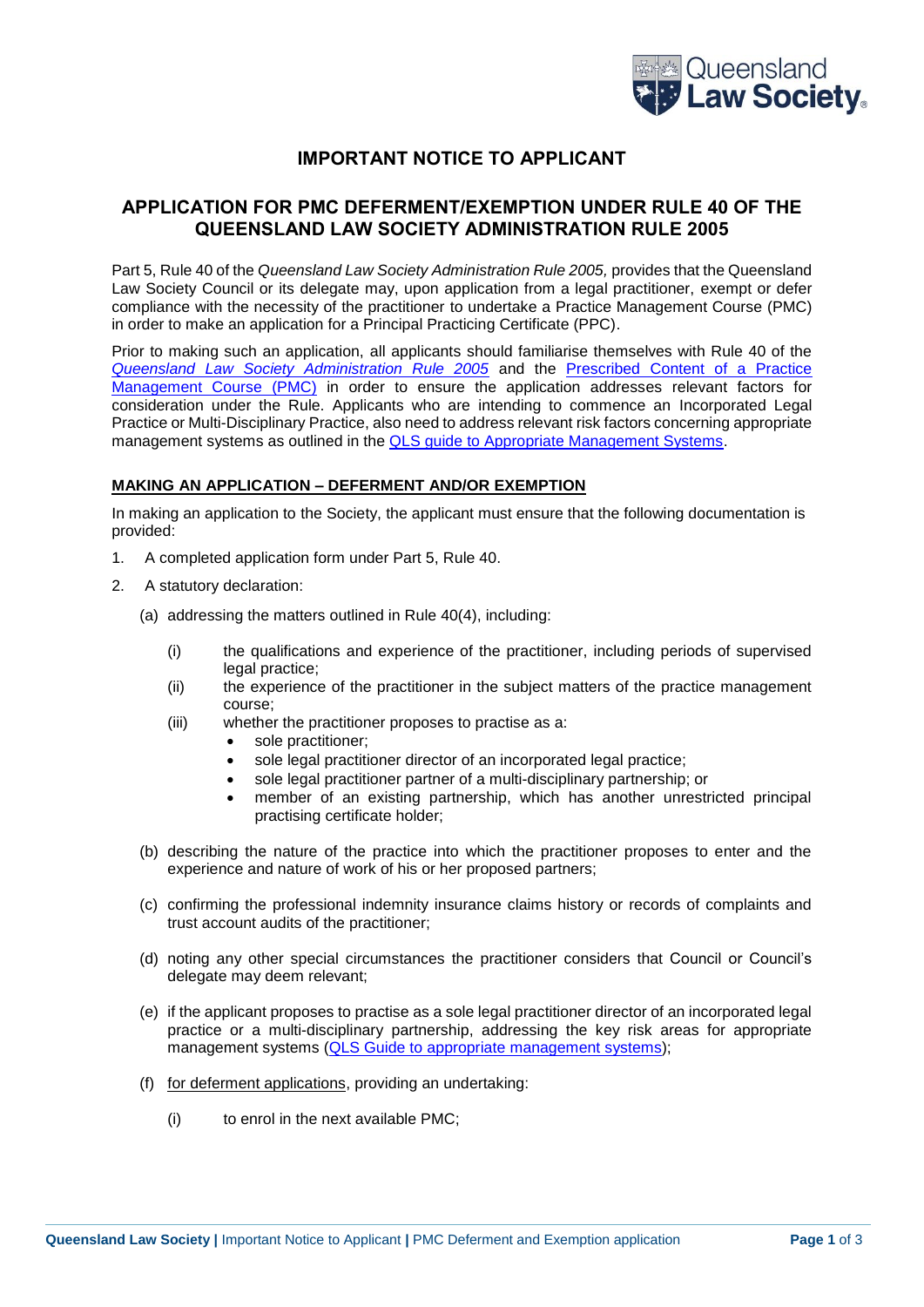

- (ii) to surrender their Principal Practising Certificate (if granted conditionally on deferment) and cease holding themselves out as a Principal if they fail the PMC within the approved deferment period; and
- (iii) not to operate a trust account until obtaining a PMC Statement;
- (g) for exemption applications:
	- (i) prepare a table containing a comparative analysis of the applicant's professional work history and any relevant training as compared to the specific requirements of the PMC, by reference to the PMC units and the specified learning outcomes for each unit as detailed in the PMC Prescribed Content, including:
		- details of how the applicant's professional history meets the specific requirements of the PMC for which an exemption is being requested; and
		- details of how, when or where relevant experience or training was obtained;
	- (ii) provide physical evidence of relevant training, including training materials, and a summary of any assessment completed and feedback received for training:
- 3. Where appropriate, attaching an original letter from a partnership / ILP / MDP confirming that an offer of partnership / legal practitioner directorship has been made, when it comes into effect, and the responsibilities involved.

## **GUIDANCE NOTES FOR APPLICANTS**

**NOTE 1:** For all applications, the applicant must provide sufficient evidence to demonstrate why the application should be granted, or they may be requested by the Society to provide further information.

**NOTE 2:** For interstate exemption applications, it is likely that an exemption for the Trust Accounting unit of the PMC will not be granted, and we therefore recommend you apply for deferment of the PMC simultaneously if a PPC is required urgently.

**NOTE 3**: Any training or post-graduate academic materials provided to the Society will be kept in strict confidence and only reviewed by relevant staff, the PMC Committee and/or the Council solely for the purposes of determining the application. Where possible, the training material should nonetheless exclude any confidential law firm information and any intellectual property of the provider, or any third party service provider.

**NOTE 4**: **Comparative analysis for exemption applications (only):** Below is an example of a table outlining a comparative analysis for an exemption application:

| <b>Clause 2 PMC Prescribed</b><br><b>Content</b>                           | <b>Clause 5 PMC</b><br><b>Prescribed Content</b><br><b>Assessment Item?</b> | <b>Applicant Grounds for Exemption</b>                                                                                                                      |
|----------------------------------------------------------------------------|-----------------------------------------------------------------------------|-------------------------------------------------------------------------------------------------------------------------------------------------------------|
| <b>Business Planning</b>                                                   | Business planning:<br>participants will be                                  | (e.g. interstate Principal who managed<br>business planning and marketing for an                                                                            |
| Identifies key choices<br>principals must make                             | awarded a grade on a<br>scale of 1-5, and must                              | interstate legal practice)                                                                                                                                  |
| regarding business<br>structure, business models<br>and business planning. | attain a grade of 3 to<br>demonstrate competency.                           | (e.g. completed interstate PMC training<br>in the last 5 years before this<br>application is made, in which business<br>planning was included as a unit and |
| Demonstrates capability to<br>apply sound judgement in                     |                                                                             | assessed for competency)                                                                                                                                    |
| specific choices.                                                          |                                                                             | (e.g. successfully obtained a MBA)                                                                                                                          |
| (List all other remaining<br><b>PMC</b> units)                             | mandatory<br>(List<br>any<br>assessment items)                              | (detail relevant grounds)                                                                                                                                   |